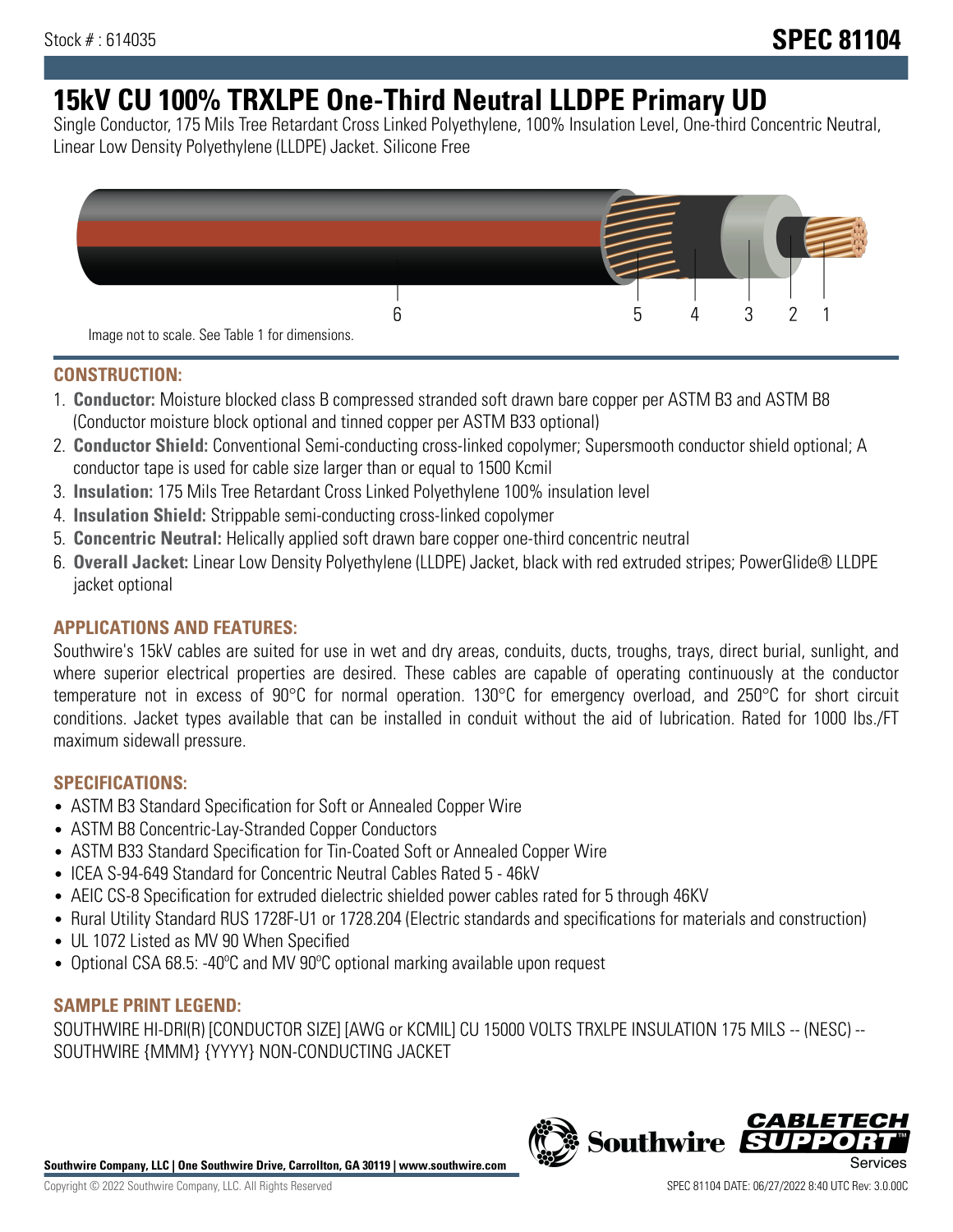## **Stock # : 614035 Stock # : 614035**

#### **Table 1 – Weights and Measurements**

| Stock<br>Number | Cond<br><b>Size</b> | <b>Diameter</b><br>Over<br>Conductor | Diameter<br><b>Over</b><br>Insulation | lnsul.<br>Thickness | <b>Diameter</b><br>Over.<br>Insulation<br><b>Shield</b> | Concentric<br><b>Neutral</b> | Neutral DC<br>Resistance<br>$25^{\circ}$ C | Jacket<br><b>Thickness</b> | Approx.<br>0D | Approx.<br>Weight | Min<br><b>Bending</b><br>Radius | Max Pull<br>Tension* |
|-----------------|---------------------|--------------------------------------|---------------------------------------|---------------------|---------------------------------------------------------|------------------------------|--------------------------------------------|----------------------------|---------------|-------------------|---------------------------------|----------------------|
|                 | AWG/<br>Kcmil       | inch                                 | inch                                  | mil                 | inch                                                    | No. x AWG                    | $\Omega$ /1000ft                           | mil                        | inch          | Ib<br>/1000ft     | inch                            | $\mathsf{lb}$        |
| 614035          | 4/0<br>(19)         | 0.512                                | 0.899                                 | 175                 | 0.979                                                   | 11x12                        | 0.146                                      | 50                         | .243          | 1281              | 9.9                             | 1693                 |

All dimensions are nominal and subject to normal manufacturing tolerances

◊ Cable marked with this symbol is a standard stock item

\* Pulling tension based on pulling eye directly connected to conductor

^ HiDri Plus - Water Blocking Powder. Black Jacket

# All black jacket

§ HiDri Plus - Water Blocking Powder. Black Jacket. CSA Listed

### **Table 2 – Electrical and Engineering Data**

| Cond<br>Size  | DC<br>Resistance<br>@25°C | <b>AC</b><br>Resistance<br>$@90^{\circ}C$ | Capacitive<br>Reactance @<br>60Hz | /Inductive<br>Reactance<br>@ 60Hz | Charging<br>Current | <b>Dielectric</b><br>Loss | Zero<br>Sequence<br>Impedance* | Positive<br>Sequence<br>Impedance <sup>+</sup> | Short,<br>Circuit<br>Current @<br>30 Cycle | Allowable<br>Ampacity in<br>Duct 90°C1 | Allowable<br>Ampacity<br><b>Directly</b><br>Buried 90°C‡ |
|---------------|---------------------------|-------------------------------------------|-----------------------------------|-----------------------------------|---------------------|---------------------------|--------------------------------|------------------------------------------------|--------------------------------------------|----------------------------------------|----------------------------------------------------------|
| AWG/<br>Kcmil | $\Omega/1000$ ft          | $\Omega/1000$ ft                          | $M\Omega^*1000ft$                 | $\Omega/1000$ ft                  |                     | A/1000ft W/1000ft         | $Q/1000$ ft                    | $\Omega$ /1000ft                               | Amp                                        | Amp                                    | Amp                                                      |
| 4/0<br>(19)   | 0.051                     | 0.064                                     | 0.034                             | 0.040                             | 0.258               | 0.670                     |                                | $0.208 + 0.056$ 0.067+0.039                    | 6588.4                                     | 300                                    | 365                                                      |

\* Calculations are based on three cables triplexed / concentric shield / Conductor temperature of 90°C / Shield temperature of 45°C / Earth resistivity of 100 ohmsmeter

† Ampacities are based on Figure 7 of ICEA P-117-734 (Single circuit trefoil, 100% load factor, 90°C conductor temperature, earth RHO 90, 36" burial depth) ‡ Ampacities are based on Figure 1 of ICEA P-117-734 (Single circuit trefoil, 100% load factor, 90°C conductor temperature, earth RHO 90, 36" burial depth)

### **Table 3 – Weights and Measurements (Metric)**

| Stock<br>Number | Cond<br>Size <sup>1</sup> | <b>Diameter</b><br>Over<br>Conductor | Diameter<br>Over<br>Insulation | Insul.<br><b>Thickness</b> | <b>Diameter</b><br>Over<br>Insulation<br><b>Shield</b> | Concentric<br><b>Neutral</b> | Neutral DC<br>Resistance<br>$25^{\circ}C$ | Jacket<br><b>Thickness</b> | Approx.<br>0D | Approx.<br>Weight | Min<br>Bending<br>Radius | Max Pull<br>Tension* |
|-----------------|---------------------------|--------------------------------------|--------------------------------|----------------------------|--------------------------------------------------------|------------------------------|-------------------------------------------|----------------------------|---------------|-------------------|--------------------------|----------------------|
|                 | AWG/<br>Kcmil             | mm                                   | mm                             | mm                         | mm                                                     | No. x AWG                    | $\Omega$ /km                              | mm                         | mm            | ka/km             | mm                       | newton               |
| 614035          | 4/0<br>(19)               | 13.00                                | 22.83                          | 4.44                       | 24.87                                                  | 11x12                        | 0.48                                      | 1.27                       | 31.57         | 906               | 251.46                   | 7534                 |

All dimensions are nominal and subject to normal manufacturing tolerances

◊ Cable marked with this symbol is a standard stock item

\* Pulling tension based on pulling eye directly connected to conductor

^ HiDri Plus - Water Blocking Powder. Black Jacket

# All black jacket

§ HiDri Plus - Water Blocking Powder. Black Jacket. CSA Listed

### **Table 4 – Electrical and Engineering Data (Metric)**

| Cond<br>Size  | DC<br>Resistance<br>@25°C | AC<br>Resistance<br>$@90^{\circ}C$ | Capacitive<br>Reactance<br>@ 60Hz | Inductive<br>Reactance<br>@ 60Hz | Charging<br>Current | <b>Dielectric</b><br>Loss | Zero<br>'Sequence,<br>Impedance* | Positive<br>Sequence<br>Impedance* | Short<br>Circuit<br>Current $@'$<br>30 Cycle | Allowable<br>Ampacity in<br>Duct 90°C1 | Allowable<br>Ampacity<br><b>Directly</b><br>Buried 90°C‡ |
|---------------|---------------------------|------------------------------------|-----------------------------------|----------------------------------|---------------------|---------------------------|----------------------------------|------------------------------------|----------------------------------------------|----------------------------------------|----------------------------------------------------------|
| AWG/<br>Kcmil | $\Omega$ /km              | $\Omega$ /km                       | $M\Omega^*$ km                    | $\Omega$ /km                     | A/km                | W/km                      | $\Omega/1000$ ft                 | $\Omega/1000$ ft                   | Amp                                          | Amp                                    | Amp                                                      |
| 4/0<br>(19)   | 0.1673                    | 0.21                               | 0.0104                            | 0.1312                           | 0.846               | 2.1982                    | $0.208 + 0.056$                  | $0.067 + 0.039$                    | 6588.4                                       | 300                                    | 365                                                      |



CABLE

UPPO

IS

**Southwire**